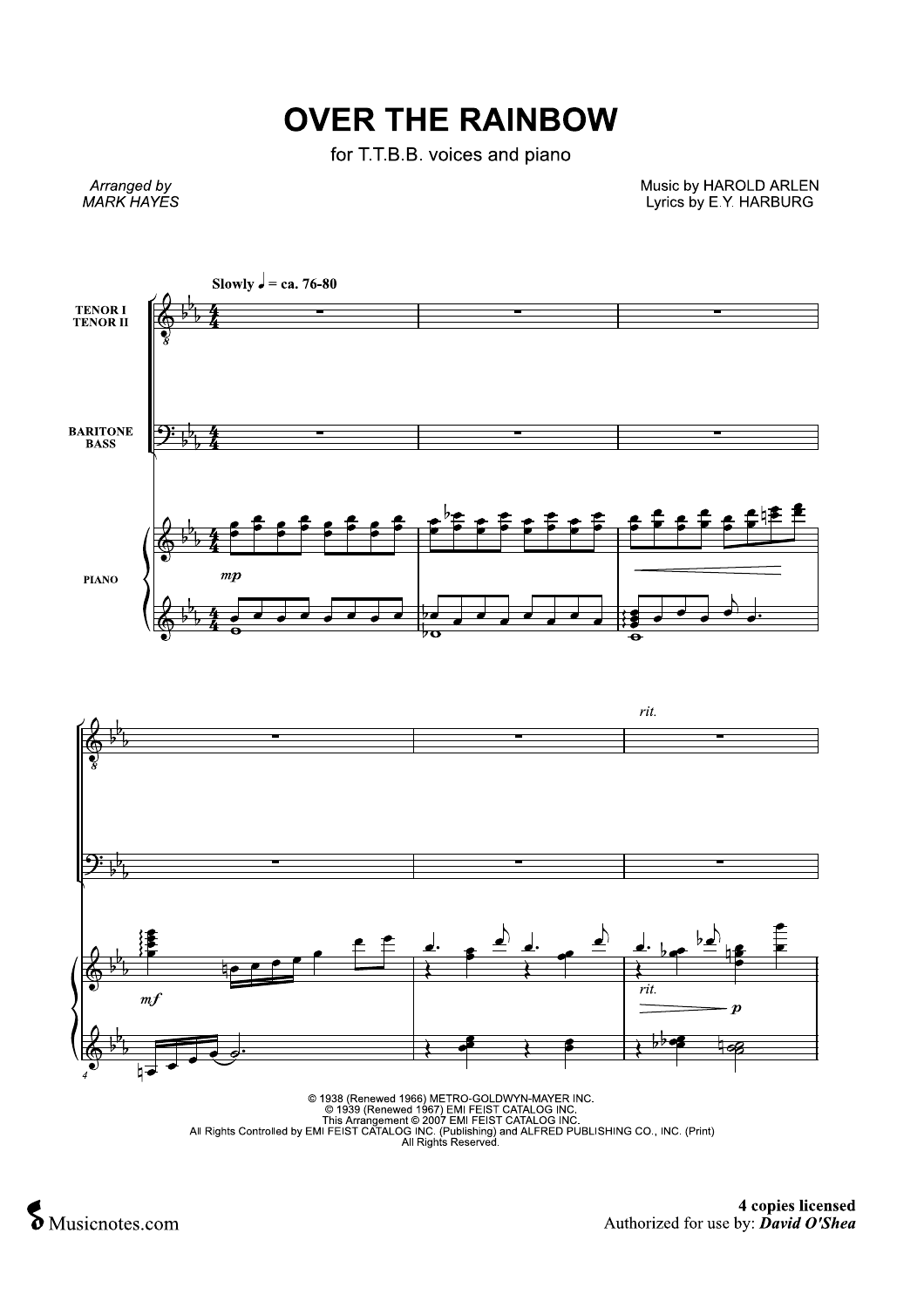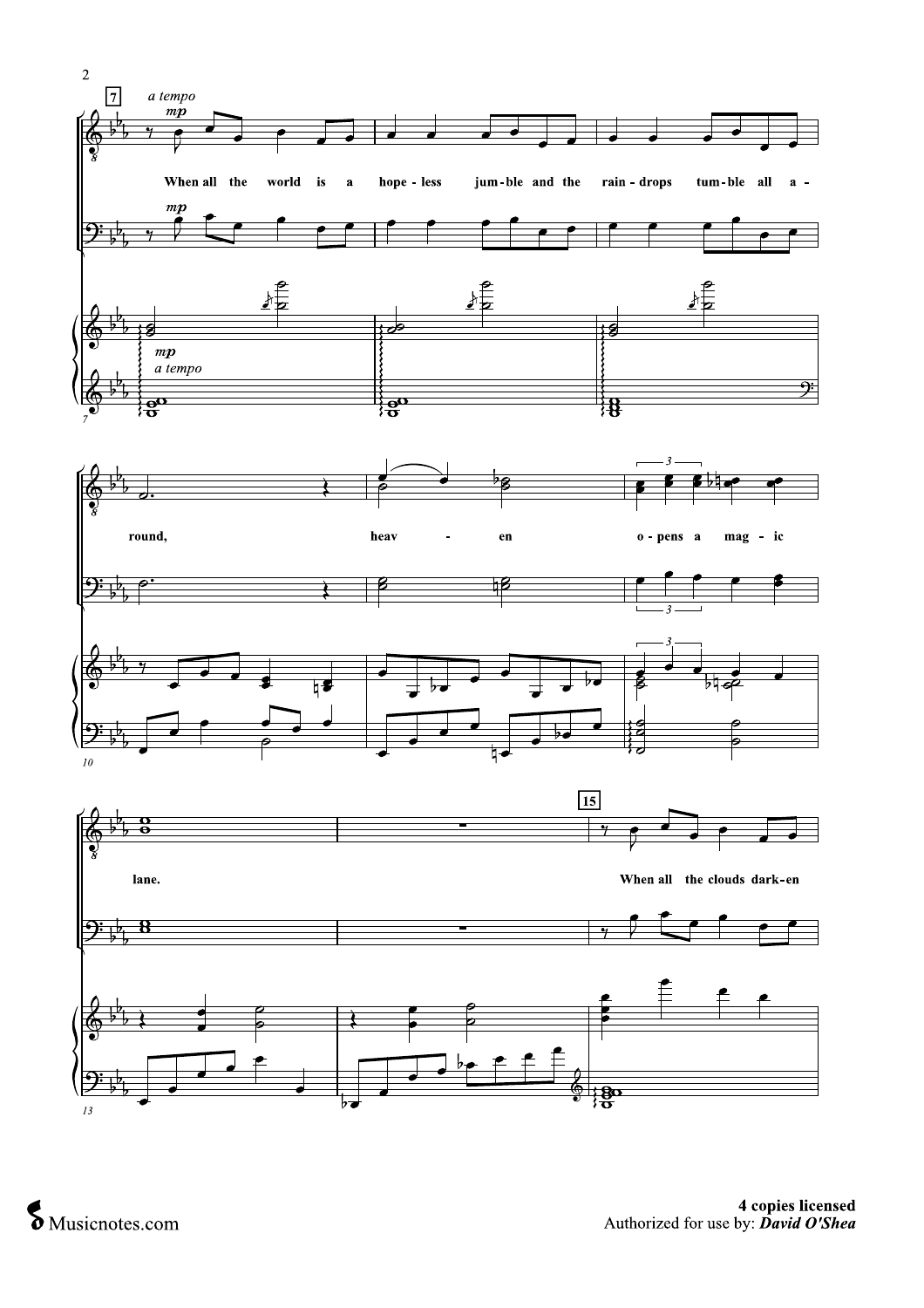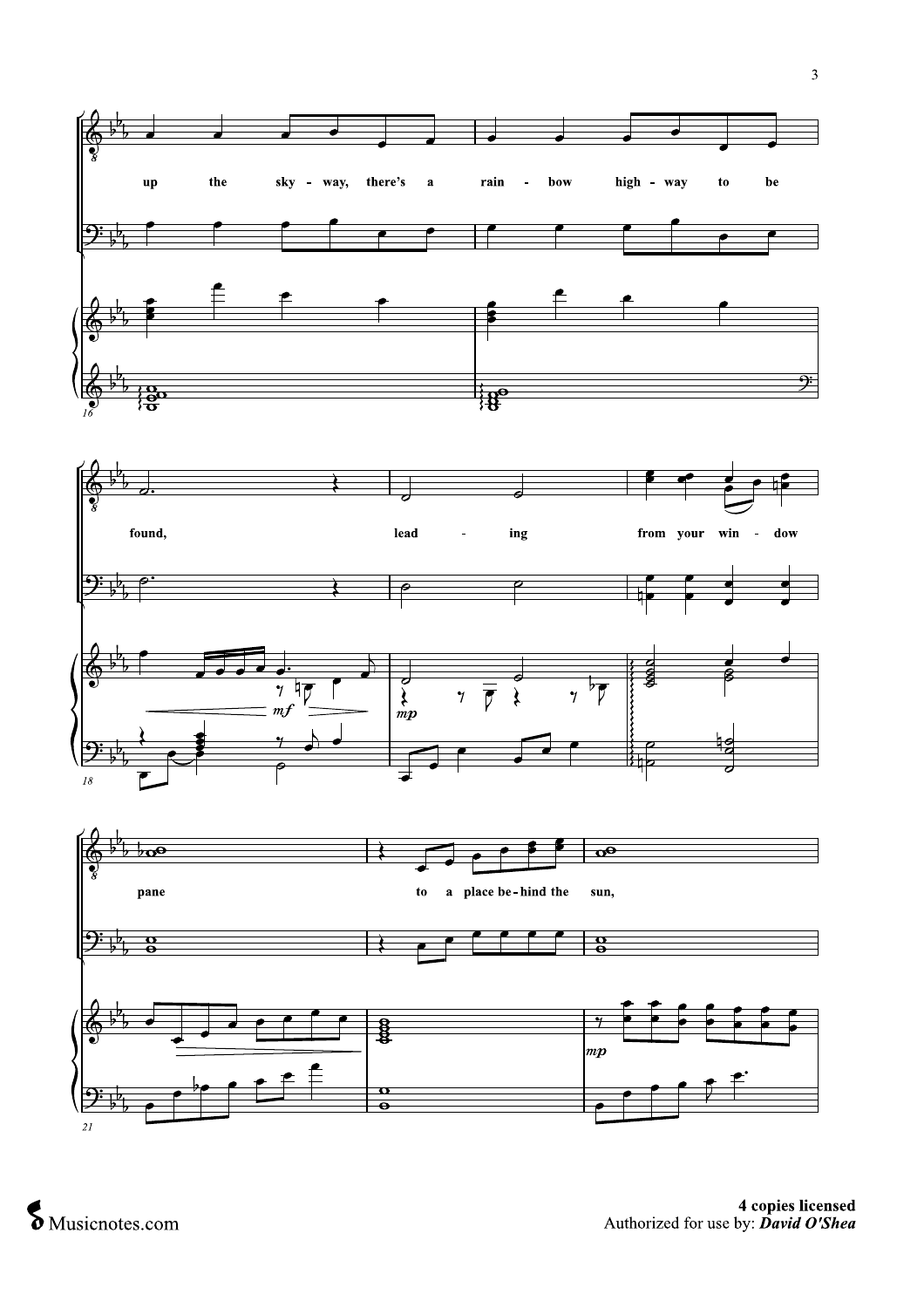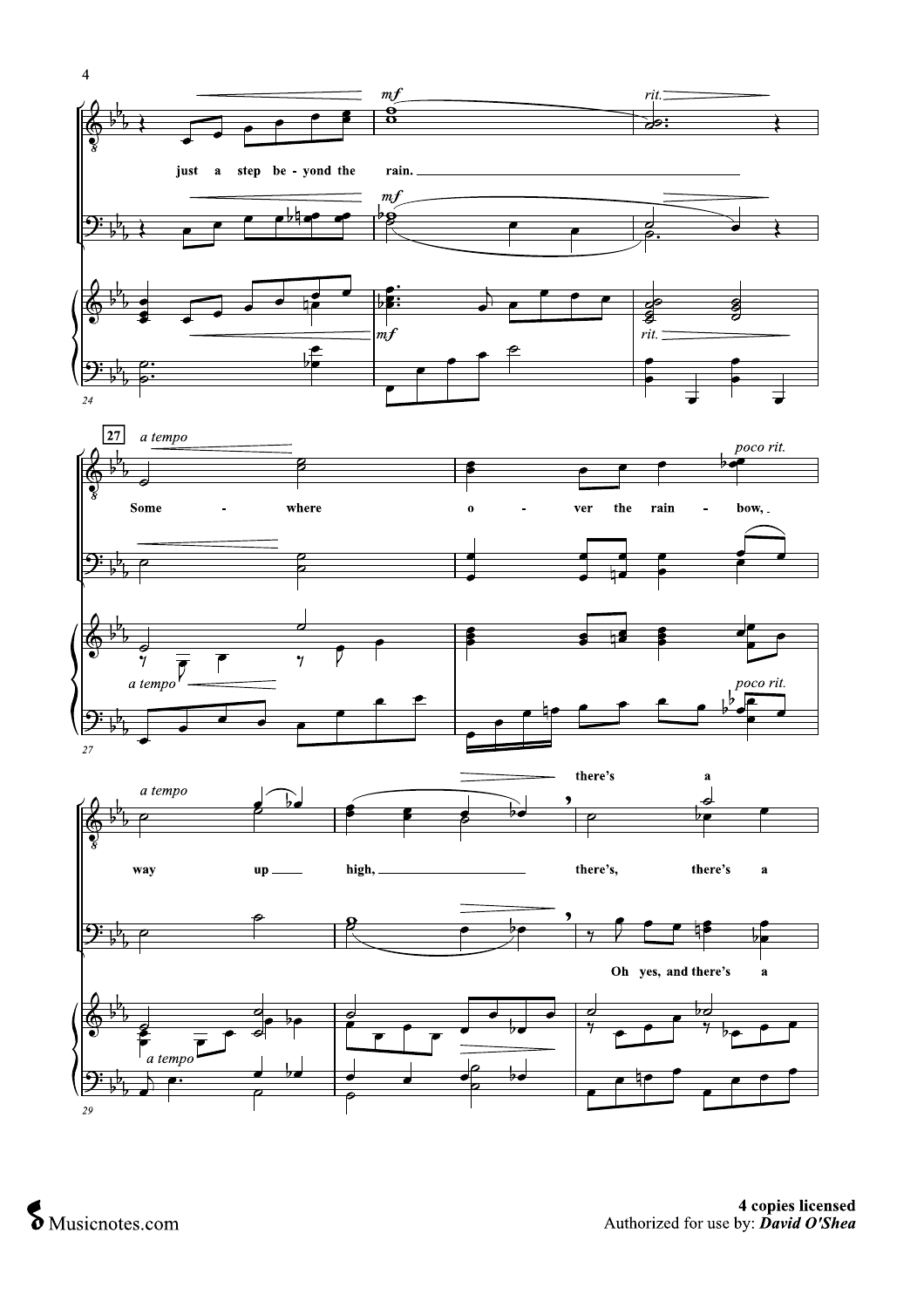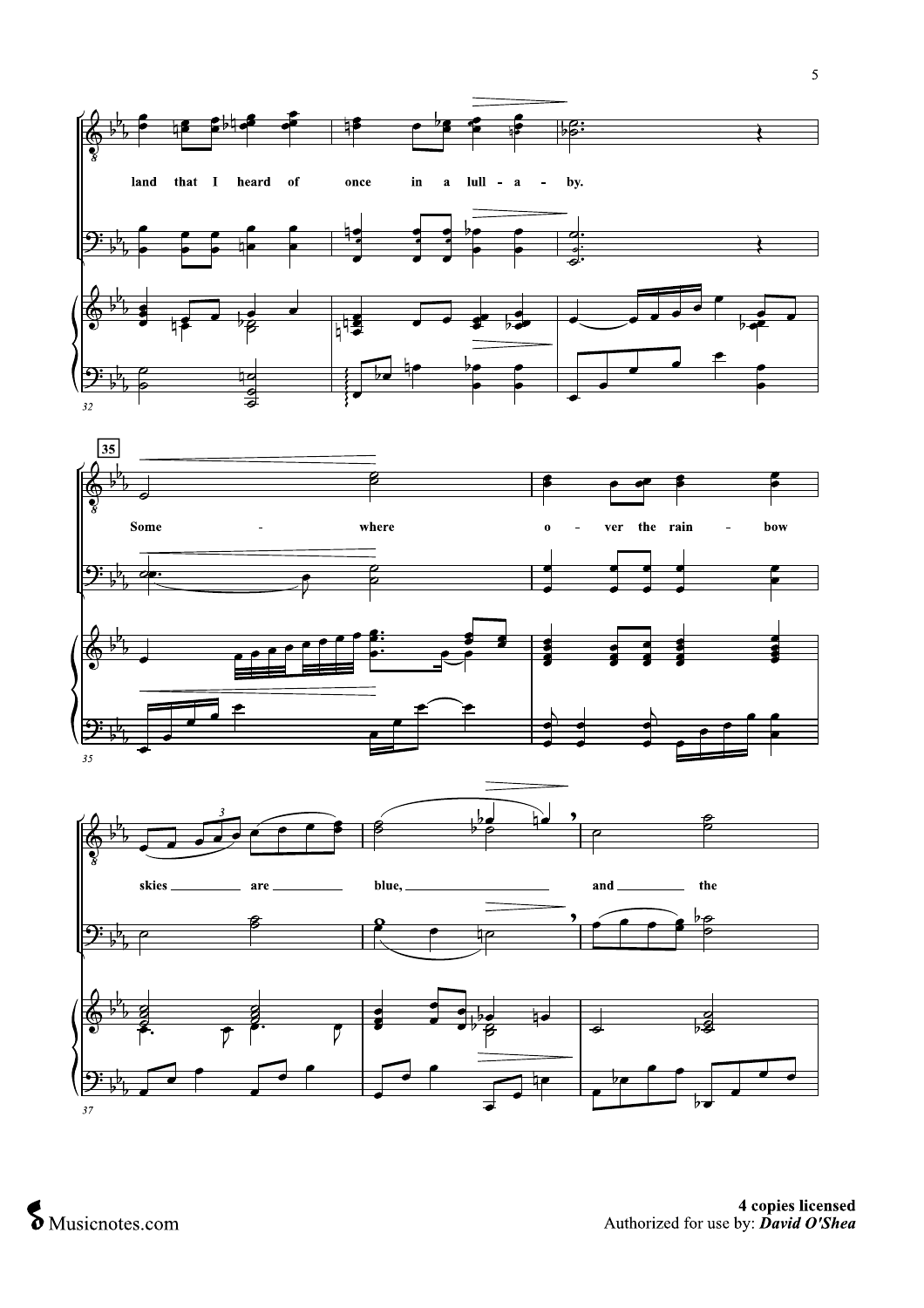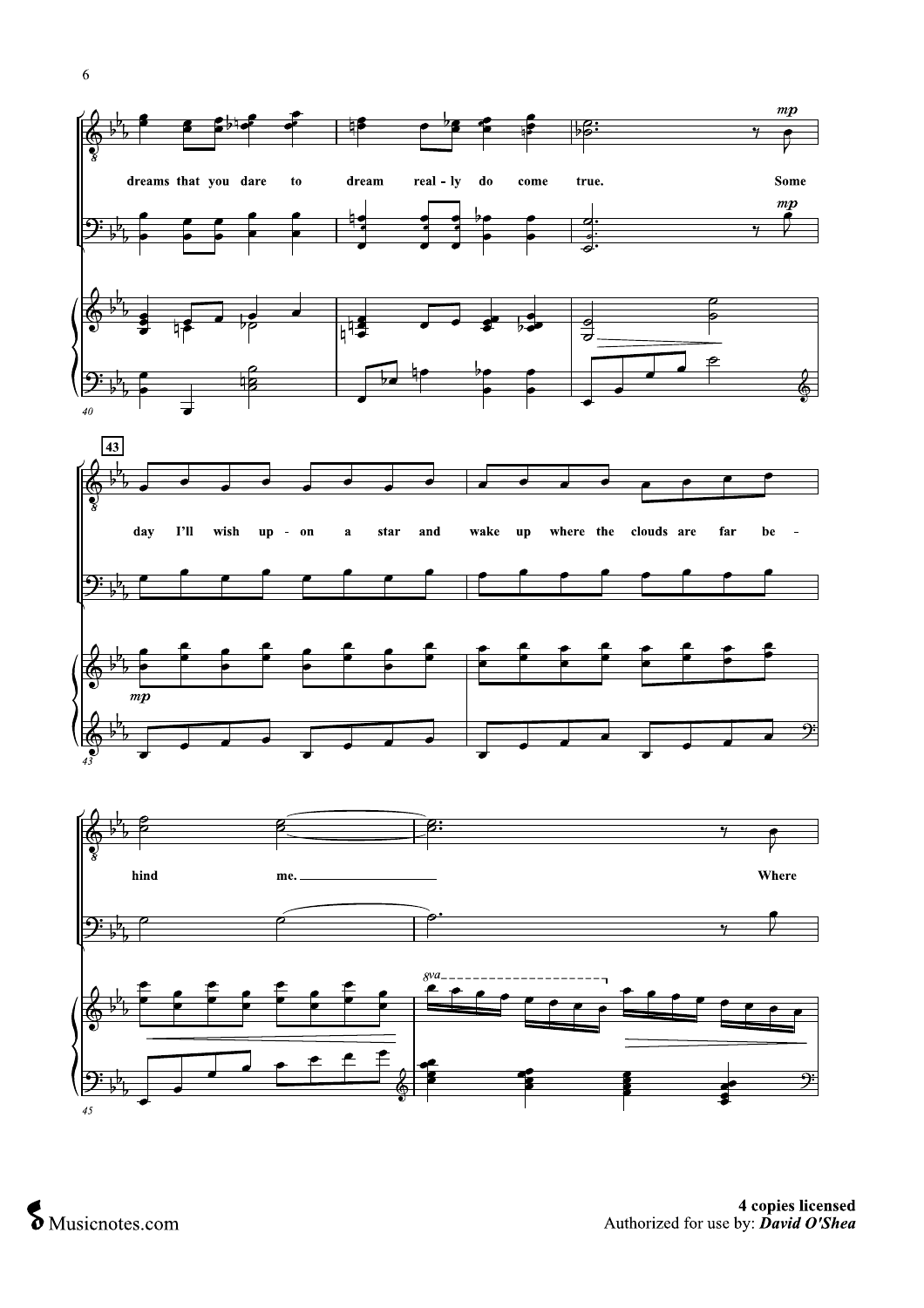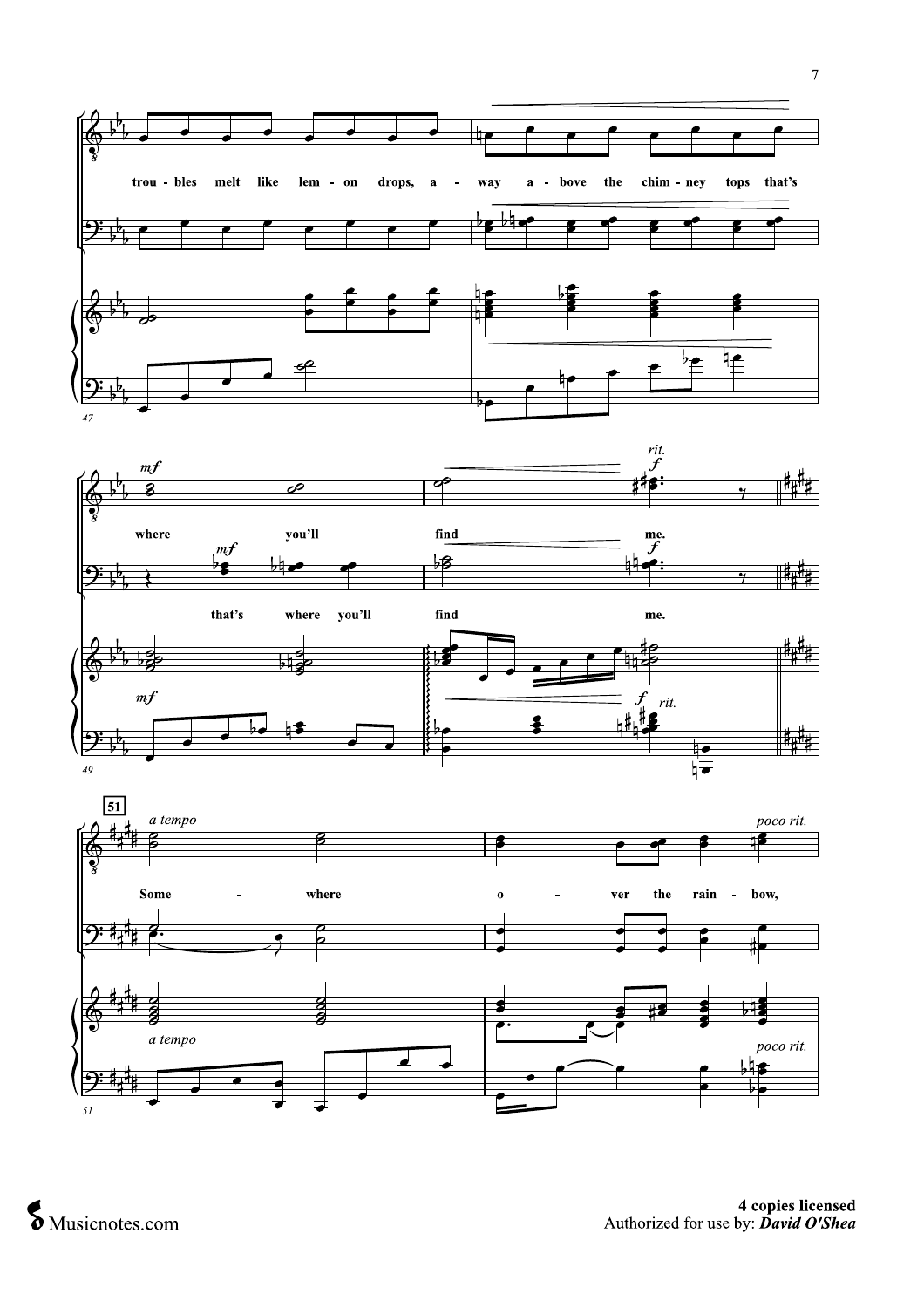$\,$  8  $\,$  $m f$ a tempo β **Birds**  $\mathbf{f}$ blue birds fly.  $\overline{a}$  $m f$  $\overline{\mathbf{P}:\mathbf{f}_\mu}$ क्षी  $\overline{P}$ D a tempo  $m f$ 

 $53$ 





h